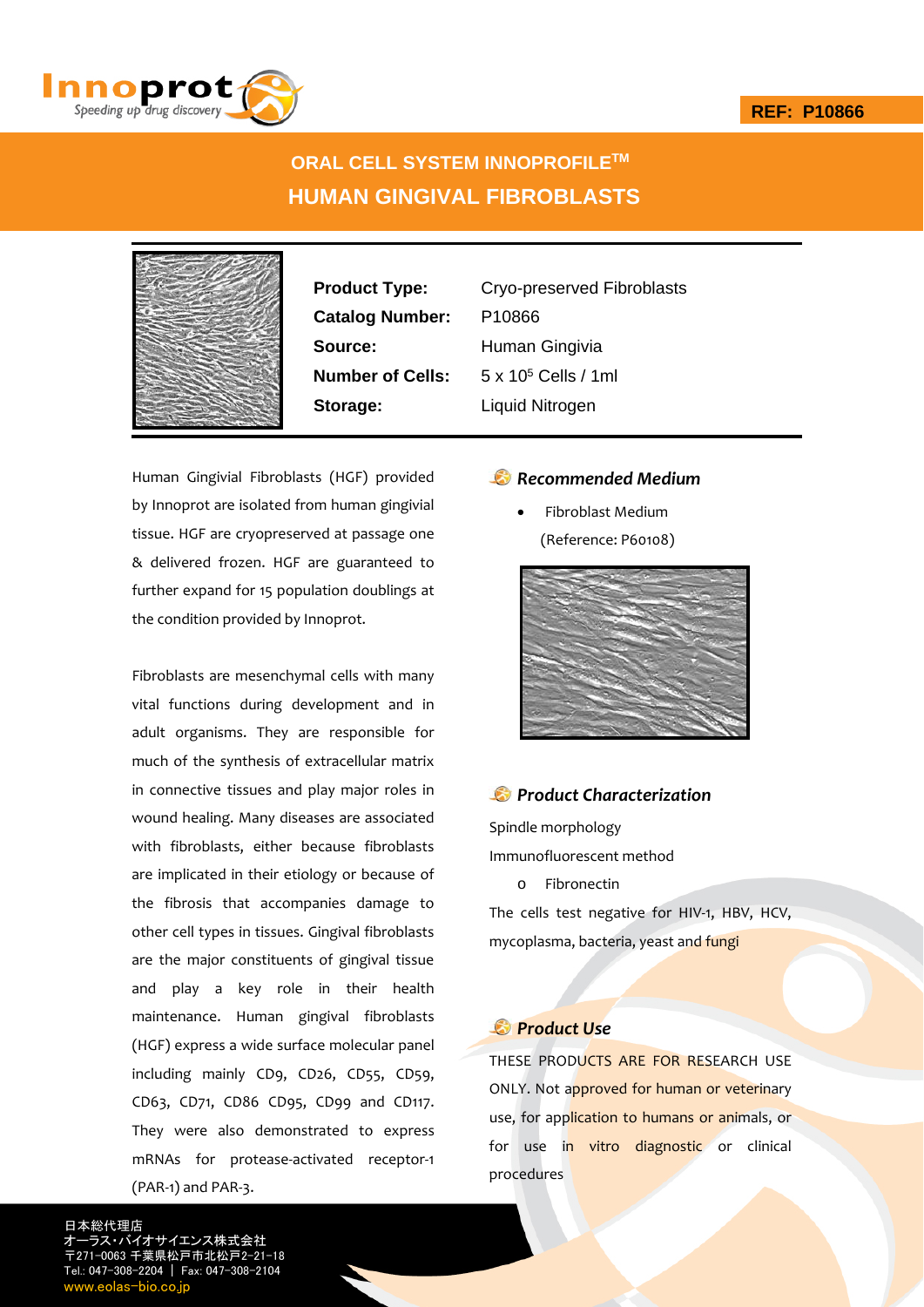

# **INSTRUCTIONS FOR CULTURING CELLS**

*IMPORTANT*: Cryopreserved cells are very delicate. Thaw the vial in a 37 ºC waterbath and return them to culture as quickly as possible with minimal handling!

#### **Set up culture after receiving the order:**

- 1. Prepare a poly‐L‐lysine‐coated culture vessel (2 μg/cm<sup>2</sup>, T-75 flask is recommended). Add 10 ml of sterile water to a T‐75 flask and then add 150 μl of poly‐L‐lysine stock solution (1 mg/ml). Leave the vessel in a 37ºC incubator overnight (or for a minimum of one hour).
- 2. Prepare complete medium. Decontaminate the external surfaces of medium bottle and medium supplement tubes with 70% ethanol and transfer them to a sterile field. Aseptically transfer supplement to the basal medium with a pipette. Rinse the supplement tube with medium to recover the entire volume.
- 3. Rinse the poly‐L‐lysine‐coated vessel twice with sterile water and then add 15 ml of complete medium. Leave the vessel in the sterile field and proceed to thaw the cryopreserved cells.
- 4. Place the frozen vial in a 37ºC water bath. Hold and rotate the vial gently until the contents completely thaw. Promptly remove the vial from the water bath, wipe it down with 70% ethanol, and transfer it to the sterile field.
- 5. Carefully remove the cap without touching the interior threads. Gently resuspend and dispense the contents of the vial into the equilibrated, poly‐ L‐lysine‐coated culture vessel. A seeding density of 5,000 cells/cm2 is recommended.
- Note: Dilution and centrifugation of cells after thawing are not recommended since these actions are more harmful to the cells than the effect of residual DMSO in the culture. It is also important that cells are plated in poly‐L‐lysine‐coated culture vessels to promote cell attachment.
- 6. Replace the cap or lid of the culture vessel and gently rock the vessel to distribute the cells evenly. Loosen cap, if necessary, to allow gas exchange.
- 7. Return the culture vessel to the incubator.
- 8. For best results, do not disturb the culture for at least 16 hours after the culture has been initiated. Refresh culture medium the next day to remove residual DMSO and unattached cells, then every other day thereafter.

### **Maintenance of Culture:**

- 1. Refresh supplemented culture medium the next morning after establishing a culture from cryopreserved cells.
- 2. Change the medium every three days thereafter, until the culture is approximately 70% confluent.
- 3. Once the culture reaches 70% confluency, change medium every other day until the culture is approximately 90% confluent.

日本総代理店 オーラス・バイオサイエンス株式会社 〒271-0063 千葉県松戸市北松戸2-21-18 Tel.: 047-308-2204 | Fax: 047-308-2104 www.eolas-bio.co.